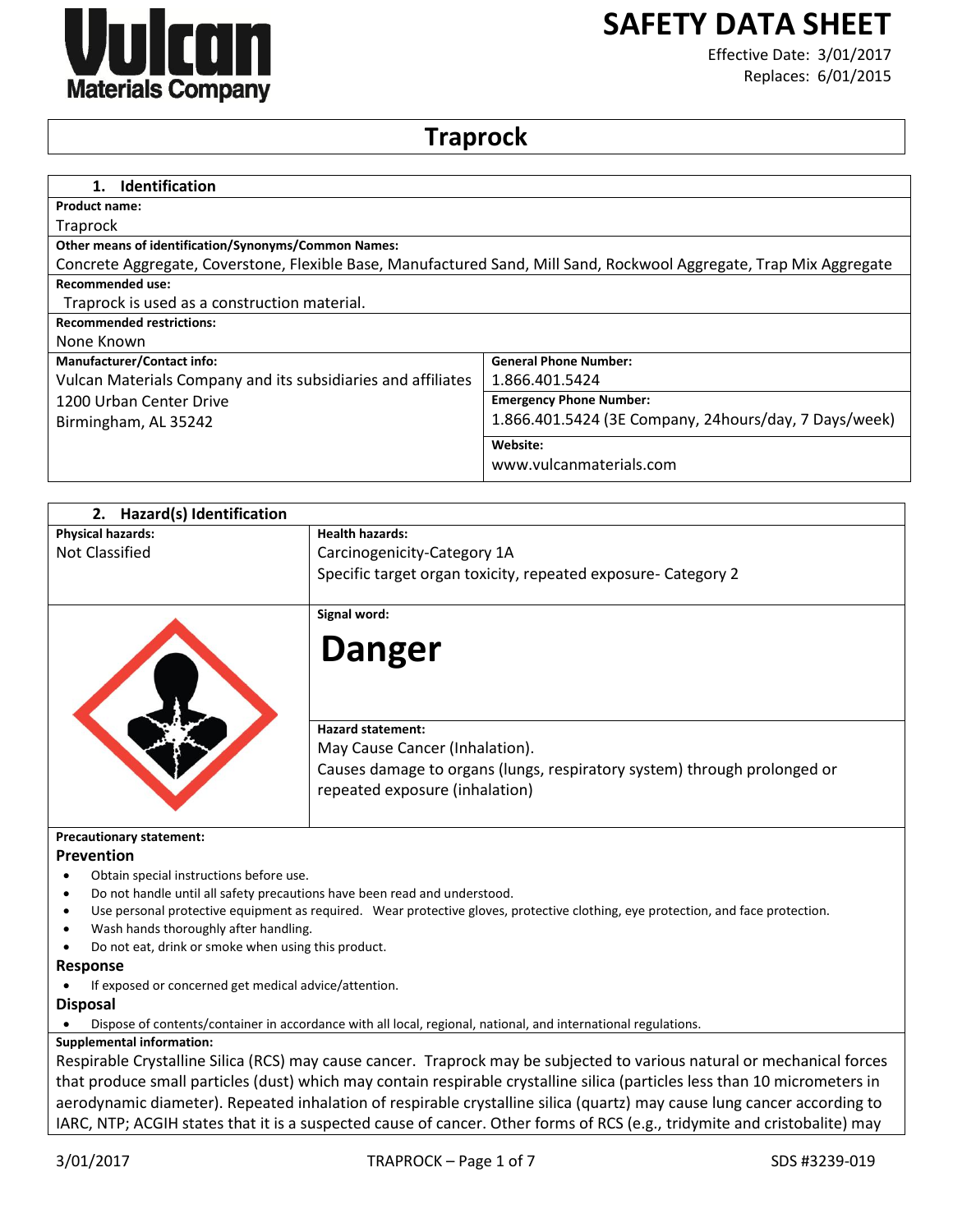also be present or formed under certain industrial processes.

| 3. Composition/information on ingredients |                   |     |
|-------------------------------------------|-------------------|-----|
| <b>Chemical name</b>                      | <b>CAS number</b> | ℅   |
| <b>Traprock</b>                           | None              | 100 |
| Quartz (crystalline silica)               | 14808-60-7        |     |

# **4. First-aid measures**

**Inhalation:**

Remove to fresh air. Dust in throat and nasal passages should clear spontaneously. Contact a physician if irritation persists or if breathing is difficult.

**Eyes:**

Immediately flush eye(s) with plenty of clean water for at least 15 minutes, while holding the eyelid(s) open.

Occasionally lift the eyelid(s) to ensure thorough rinsing. Beyond flushing, do not attempt to remove material from eye(s). Contact a physician if irritation persists or later develops.

**Skin:**

Wash affected areas thoroughly with mild soap and fresh water. Contact a physician if irritation persists. **Ingestion:**

If person is conscious do not induce vomiting. Give large quantity of water and get medical attention. Never attempt to make an unconscious person drink.

# **Most important symptoms/effects, acute and delayed:**

Dust may irritate the eyes, skin, and respiratory tract. Breathing respirable crystalline silica-containing dust for prolonged periods in the workplace can cause lung damage and a lung disease called silicosis. Symptoms of silicosis may include (but are not limited to) shortness of breath, difficulty breathing with or without exertion; coughing; diminished work capacity; diminished chest expansion; reduction of lung volume; right heart enlargement and/or failure.

# **Indication of immediate medical attention and special treatment needed:**

Not all individuals with silicosis will exhibit symptoms of the disease. However, silicosis can be progressive and symptoms can appear even years after exposures have ceased. Persons with silicosis have an increased risk of pulmonary tuberculosis infection.

# **For emergencies contact 3E Company at 1.866.401.5424 (24 hours/day, 7 days/week).**

# **5. Fire-fighting measures**

**Suitable extinguishing media:**

This product is not flammable. Use fire-extinguishing media appropriate for surrounding materials.

**Unsuitable extinguishing media:**

None known.

**Specific hazards arising from the chemical:**

Contact with powerful oxidizing agents may cause fire and/or explosions (see section 10 of SDS).

**Special protective equipment and precautions for firefighters:**

Use protective equipment appropriate for surrounding materials.

**Fire-fighting equipment/instructions:**

No unusual fire or explosion hazards noted. Not a combustible dust.

**Specific methods:**

The presence of this material in a fire does not hinder the use of any standard extinguishing medium. Use extinguishing medium for surrounding fire.

# **6. Accidental release measures**

**Personal precautions, protective equipment and emergency procedures:**

Persons involved in cleanup processes should first observe precautions (as appropriate) identified in Section 8 of this SDS. **For emergencies, contact 3E Company at 1-866-401-5424 (24 hours/day, 7 days/week)**.

**Environmental precautions:**

Prevent from entering into sewers or drainage systems where it can harden and clog flow.

**Methods and materials for containment and cleaning up:**

Spilled material, where dust is generated, may overexpose cleanup personnel to respirable crystalline silica-containing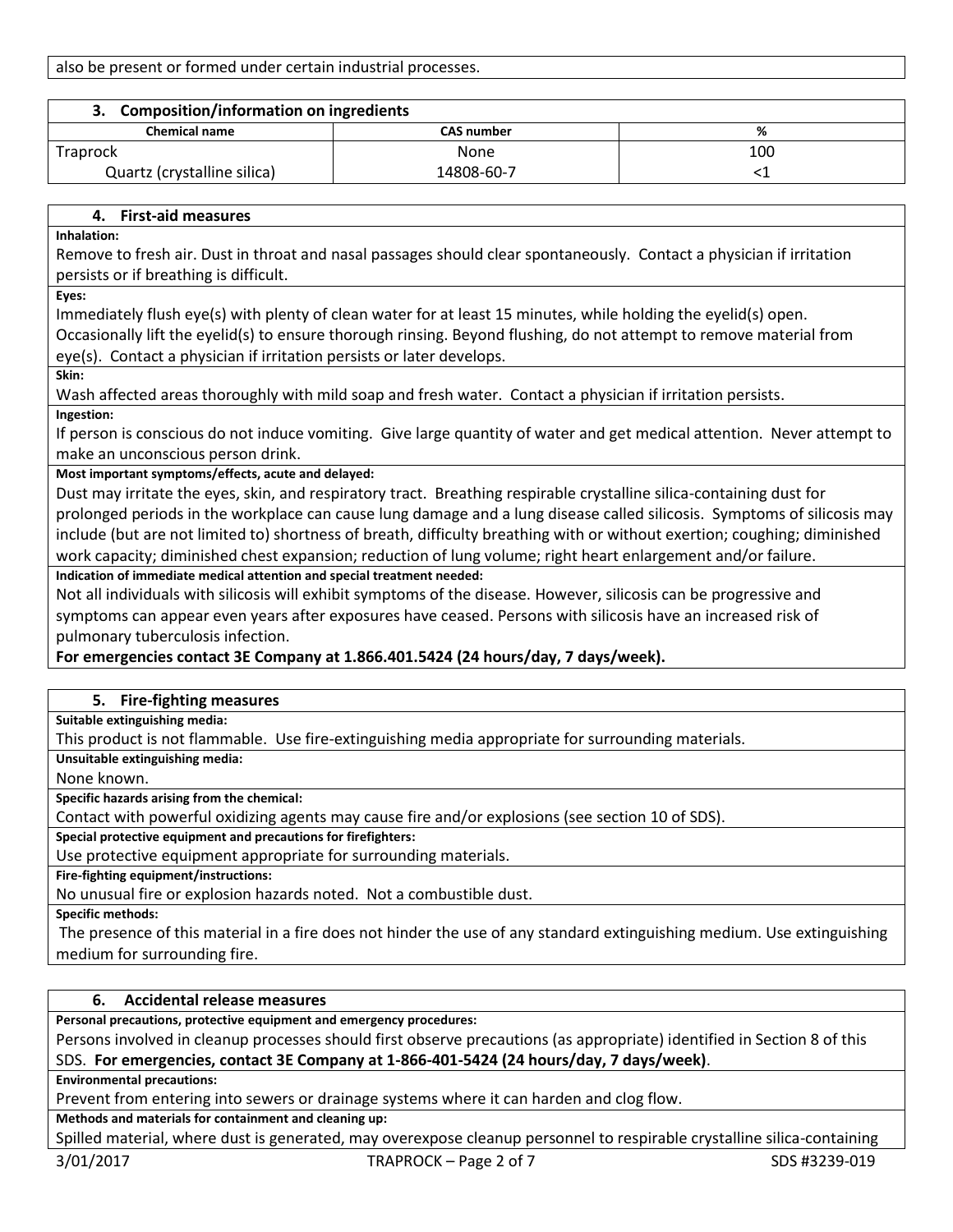dust. Do not dry sweep or use compressed air for clean-up. Wetting of spilled material and/or use of respiratory protective equipment may be necessary.

# **7. Handling and storage**

**Precautions for safe handling:**

Respirable crystalline silica-containing dust may be generated during processing, handling, and storage. Use personal protection and controls identified in Section 8 of this SDS as appropriate.

**Conditions for safe storage, including any incompatibilities:**

Do not store near food, beverages, or smoking materials.

# **8. Exposure controls/personal protection**

#### **Legend:**

NE = Not Established; PEL = Permissible Exposure Limit; TLV = Threshold Limit Value; REL = Recommended Exposure Limit; OSHA = Occupational Safety and Health Administration; MSHA = Mine Safety and Health Administration; NIOSH = National Institute for Occupational Safety and Health; ACGIH = American Conference of Governmental Industrial Hygienists

|                                        | <b>OSHA/MSHA</b>                                                               | <b>ACGIH</b>                                                                          | <b>NIOSH</b>              |
|----------------------------------------|--------------------------------------------------------------------------------|---------------------------------------------------------------------------------------|---------------------------|
| Component                              | <b>PEL</b>                                                                     | <b>TLV</b>                                                                            | <b>REL</b>                |
| Particulates not otherwise classified  | 15 mg/m <sup>3</sup> (total dust)<br>5 mg/m <sup>3</sup> (respirable fraction) | 10 mg/m <sup>3</sup> (inhalable fraction)<br>$3 \text{ mg/m}^3$ (respirable fraction) | <b>NE</b>                 |
| Respirable dust containing silica      | 10 mg/m <sup>3</sup> ÷ (% silica + 2)                                          | Use Respirable Silica TLV                                                             | Use Respirable Silica REL |
|                                        |                                                                                |                                                                                       |                           |
| Total dust containing silica           | MSHA: 30 mg/m <sup>3</sup> $\div$ (% silica + 3)                               | <b>NE</b>                                                                             | <b>NE</b>                 |
| Respirable Crystalline Silica (quartz) | OSHA: $0.05 \text{ mg/m}^3$ (PEL)                                              | 0.025 mg/m <sup>3</sup>                                                               | 0.05 mg/m <sup>3</sup>    |
|                                        | OSHA: 0.025 mg/m <sup>3</sup> (Action Level)                                   |                                                                                       |                           |
|                                        | MSHA: Use Respirable Dust<br>containing Silica PEL (above)                     |                                                                                       |                           |
| Respirable Tridymite and Cristobalite  | OSHA: Use respirable crystalline                                               | 0.025 mg/m <sup>3</sup>                                                               | 0.05 mg/m <sup>3</sup>    |
| (other forms of crystalline silica)    | silica PEL                                                                     |                                                                                       |                           |
|                                        | MSHA: 1/2 of respirable dust                                                   |                                                                                       |                           |
|                                        | containing silica PEL                                                          |                                                                                       |                           |

#### **Exposure Guidelines:**

Total dust containing silica, respirable silica-containing dust and respirable crystalline silica (quartz) levels should be monitored regularly to determine worker exposure levels. Exposure levels in excess of allowable exposure limits should be reduced by all feasible engineering controls, including (but not limited to) wet suppression, ventilation, process enclosure, and enclosed employee workstations.

#### **Engineering Controls:**

Activities that generate dust require the use of general ventilation, local exhaust and/or wet suppression methods to maintain exposures below allowable exposure limits.

**Eye Protection:**

Safety glasses with side shields should be worn as minimum protection. Dust goggles should be worn when excessively (visible) dusty conditions are present or are anticipated.

# **Skin Protection (Protective Gloves/Clothing):**

Use gloves to provide hand protection from abrasion. In dusty conditions, use long sleeve shirts. Wash work clothes after each use.

#### **Respiratory Protection:**

All respirators must be NIOSH-approved for the exposure levels present. (See NIOSH Respirator Selection Guide). The need for respiratory protection should be evaluated by a qualified safety and health professional. Activities that generate dust require the use of an appropriate dust respirator where dust levels exceed or are likely to exceed allowable exposure limits. For respirable silica-containing dust levels that exceed or are likely to exceed an 8-hour timeweighted average (TWA) of 0.25  $\rm mg/m^3$ , a high efficiency particulate filter respirator must be worn at a minimum; however, if respirable silica-containing dust levels exceed or are likely to exceed an 8-hour TWA of 1.25 mg/m<sup>3</sup> an air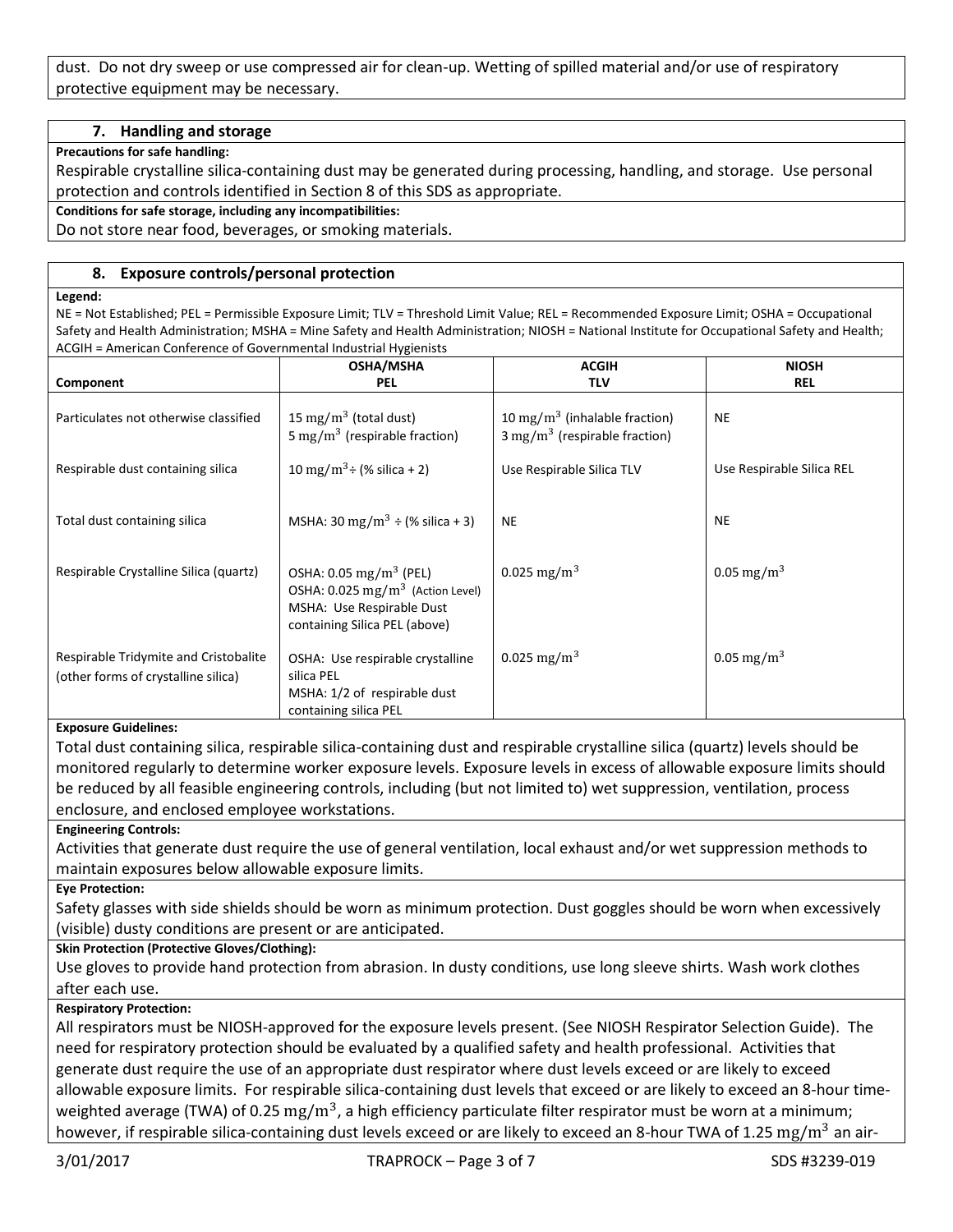purifying, full-face respirator or equivalent is required. Respirator use must comply with applicable MSHA (42 CFR 84) or OSHA (29 CFR 1910.134) standards, which include provisions for a user training program, respirator inspection, repair and cleaning, respirator fit testing, medical surveillance and other requirements.

#### **9. Physical and chemical properties**

| Appearance:                                              |                                          |                                               |
|----------------------------------------------------------|------------------------------------------|-----------------------------------------------|
| Angular particles ranging in size from sand to boulders. |                                          |                                               |
| Odor:                                                    | PH:                                      | <b>Decomposition temperature:</b>             |
| No odor.                                                 | Not applicable                           | Not applicable                                |
| Melting point/freezing point:                            | Initial boiling point and boiling range: | Flash point:                                  |
| Not applicable                                           | Not applicable                           | Non-combustible                               |
| <b>Evaporation rate:</b>                                 | Flammability:                            | Upper/lower flammability or explosive limits: |
| Not applicable                                           | Not applicable                           | Not applicable                                |
| Vapor pressure:                                          | <b>Relative density:</b>                 | Solubility:                                   |
| Not applicable                                           | Not applicable                           | 0                                             |
| Partition coefficient: n-octanol/water.                  | <b>Autoignition temperature:</b>         | Specific Gravity (H2O = $1$ ):                |
| Not applicable                                           | Not applicable                           | $3.0 - 3.4$                                   |

#### **10. Stability and reactivity**

**Reactivity:**

Not reactive under normal use.

**Chemical stability:**

Stable under normal temperatures and pressures.

**Possibility of hazardous reactions:**

None under normal use.

#### **Conditions to avoid (e.g., static discharge, shock or vibration):**

Contact with incompatible materials should be avoided (see below). See Sections 5 and 7 for additional information. **Incompatible materials:**

Silica ignites on contact with fluorine and is incompatible with acids, aluminum, ammonium salts and magnesium. Silica reacts violently with powerful oxidizing agents such as fluorine, boron trifluoride, chlorine trifluoride, manganese trifluoride, and oxygen difluoride yielding possible fire and/or explosions. Silica dissolves readily in hydrofluoric acid producing a corrosive gas – silicon tetrafluoride.

**Hazardous decomposition products:**

Respirable crystalline silica-containing dust may be generated. When heated, quartz is slowly transformed into tridymite (above 860°C/1580°F) and cristobalite (above 1470°C/2678°F). Both tridymite and cristobalite are other forms of crystalline silica.

| 11. Toxicological information                                                                                        |
|----------------------------------------------------------------------------------------------------------------------|
| <b>Primary Routes of Exposure:</b>                                                                                   |
| Inhalation and contact with the eyes and skin.                                                                       |
| Symptoms related to the physical, chemical, toxicological characteristics                                            |
| Inhalation:                                                                                                          |
| Dusts may irritate the nose, throat and respiratory tract by mechanical abrasion. Coughing sneezing and shortness of |

breath may occur.

Symptoms of silicosis may include (but are not limited to) shortness of breath, difficulty breathing with or without exertion; coughing; diminished work capacity; diminished chest expansion; reduction of lung volume; right heart enlargement and/or failure. Persons with silicosis have an increased risk of pulmonary tuberculosis infection.

**Eye Contact:**

Dust particles can scratch the eye causing tearing, redness, a stinging or burning feeling, or swelling of the eyes with blurred vision.

**Skin Contact:**

Dust particles can scratch and irritate the skin with redness, an itching or burning feeling, swelling of the skin, and/or rash.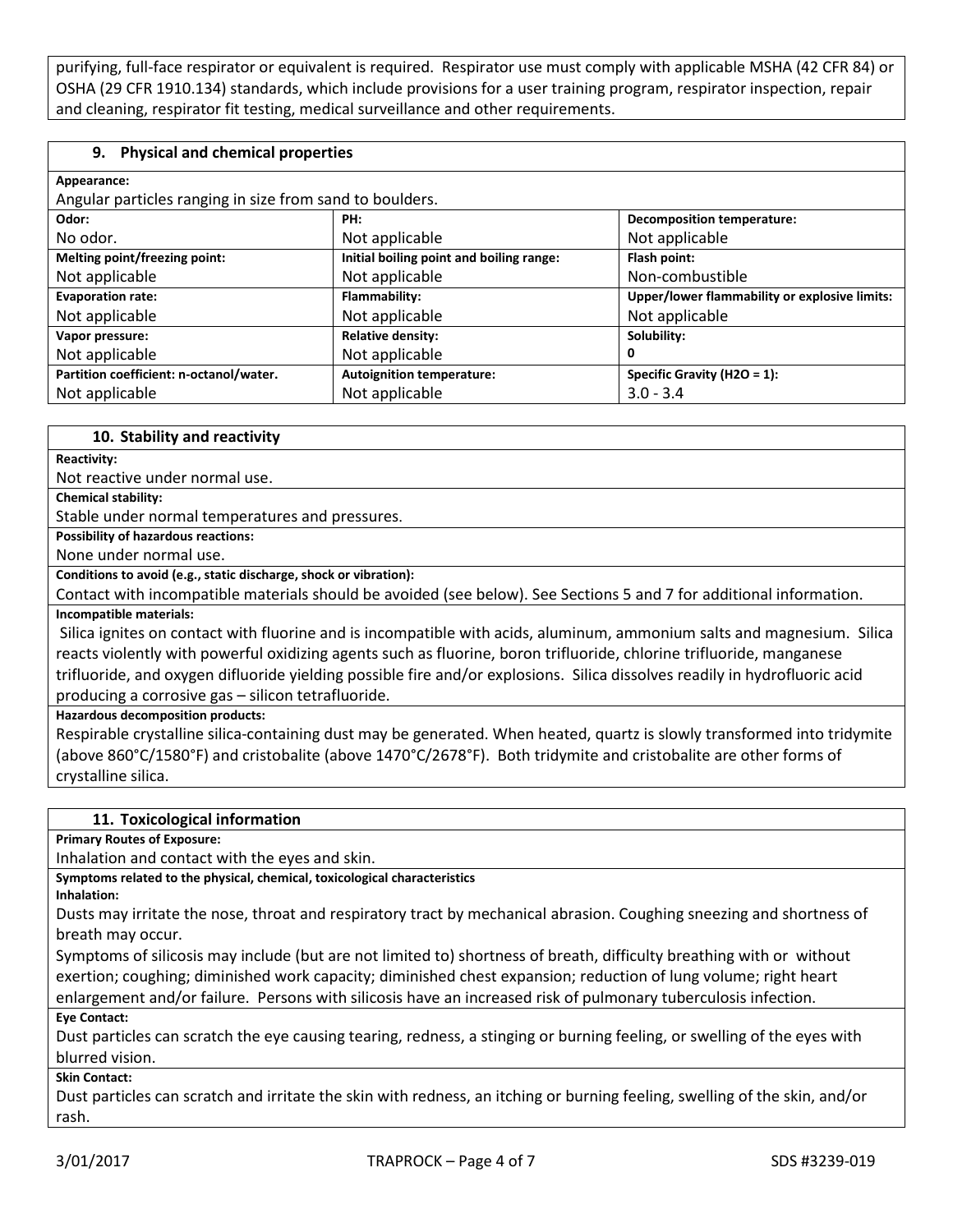#### **Ingestion:**

Expected to be practically non-toxic. Ingestion of large amounts may cause gastrointestinal irritation including nausea, vomiting, diarrhea, and blockage.

# **Medical Conditions Aggravated by Exposure:**

Irritated or broken skin increases chance of contact dermatitis. Pre-existing medical conditions that may be aggravated by exposure include disorders of the eye, skin and lung (including asthma and other breathing disorders). Smoking tobacco will impair the ability of the lungs to clear themselves of dust.

**Delayed and immediate effects and also chronic effects from short- and long-term exposure:**

Prolonged overexposure to respirable dusts in excess of allowable exposure limits can cause inflammation of the lungs leading to possible fibrotic changes, a medical condition known as pneumoconiosis.

Prolonged and repeated overexposure to high levels of respirable crystalline silica-containing dust may cause a chronic form of silicosis, an incurable lung disease that may result in permanent lung damage or death. Chronic silicosis generally occurs after 10 years or more of overexposure; a more accelerated type of silicosis may occur between 5 and 10 years of higher levels of prolonged and repeated overexposure. In early stages of silicosis, not all individuals will exhibit symptoms (signs) of the disease. However, silicosis can be progressive, and symptoms can appear at any time, even years after exposure has ceased.

Repeated overexposures to very high levels of respirable crystalline silica for periods as short as six months may cause acute silicosis. Acute silicosis is a rapidly progressive, incurable lung disease that is typically fatal. Symptoms include (but are not limited to): shortness of breath, cough, fever, weight loss, and chest pain.

Respirable dust containing newly broken crystalline silica particles has been shown to be more hazardous to animals in laboratory tests than respirable dust containing older crystalline silica particles of similar size. Respirable crystalline silica particles which had aged for sixty days or more showed less lung injury in animals than equal exposures to respirable dust containing newly broken particles of respirable crystalline silica.

There are reports in the literature suggesting that excessive respirable crystalline silica exposure may be associated with autoimmune disorders and other adverse health effects involving the kidney. In particular, the incidence of scleroderma (thickening of the skin caused by swelling and thickening of fibrous tissue) appears to be higher in silicotic individuals. To date, the evidence does not conclusively determine a causal relationship between silica exposure and these adverse health effects.

#### **Carcinogenicity:**

Epidemiology studies on the association between respirable crystalline silica exposure and lung cancer have had both positive and negative results. There is some speculation that the source, type, and level of exposure of respirable crystalline silica may play a role. Studies of persons with silicosis indicate an increased risk of developing lung cancer, a risk that increases with the level and duration of exposure. It is not clear whether lung cancer develops in non-silicotic patients. Several studies of silicotics do not account for lung cancer confounders, especially smoking, which have been shown to increase the risk of developing lung disorders, including emphysema and lung cancer.

In October 1996, an IARC Working Group designated respirable crystalline silica as carcinogenic (Group 1). In 2012, an IARC Working Group re-affirmed that inhalation of crystalline silica was a known human carcinogen. The NTP's Report on Carcinogens, 9th edition, lists respirable crystalline silica as a "known human carcinogen." In the year 2000, the American Conference of Governmental Industrial Hygienists (ACGIH) listed respirable crystalline silica (quartz) as a suspected human carcinogen (A-2). These classifications are based on sufficient evidence of carcinogenicity in certain experimental animals and on selected epidemiological studies of workers exposed to respirable crystalline silica.

**Additional information on toxicological-effects: Acute toxicity:** Not classified

**Skin corrosion/irritation:** Not classified

**Serious eye damage/eye irritation:** Not classified

**Respiratory sensitization:** Not classified.

**Skin sensitization:** Not classified.

**Germ cell Mutagenicity:** Not classified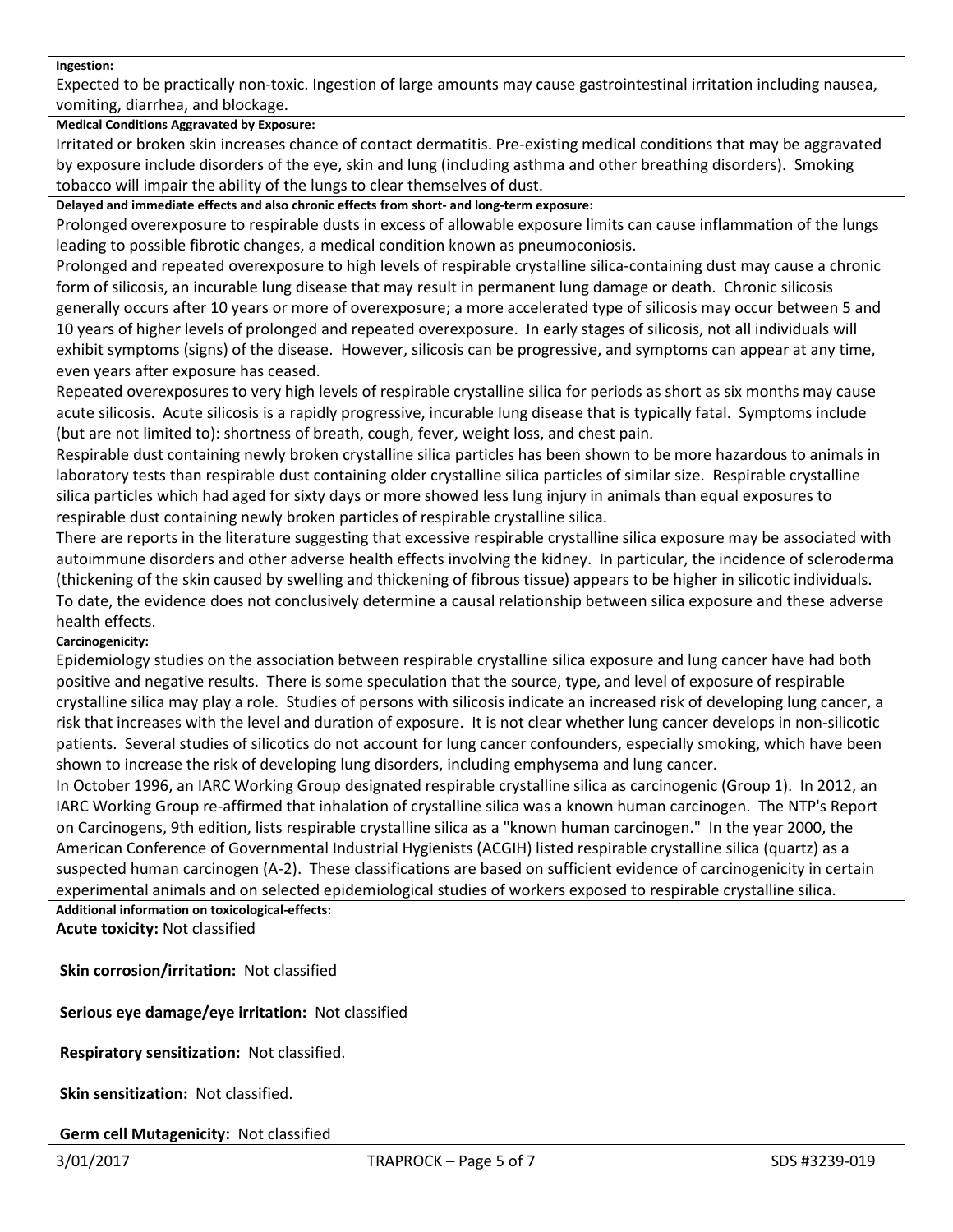**Carcinogenicity:** May cause cancer (Inhalation).

**Reproductive toxicity:** Not classified

**Specific target organ toxicity - single exposure:** Not classified

**Specific target organ- toxicity – repeated exposure:** Causes damage to organs (lungs, respiratory system) through prolonged or repeated exposure (inhalation)

**Aspiration toxicity:** Not classified (not applicable- solid material)

#### **12. Ecological information**

**Ecotoxicity (aquatic and terrestrial, where available):**

Not determined **Persistence and degradability:**

Not determined

**Bioaccumulative potential.**

Not determined

**Mobility in soil.**

Not determined

**Other adverse effects.**

Not determined

#### **13. Disposal considerations**

**Safe handling and disposal of waste:**

Place contaminated materials in appropriate containers and dispose of in a manner consistent with applicable federal, state, and local regulations. Prevent from entering drainage, sewer systems, and unintended bodies of water. It is the responsibility of the user to determine, at the time of disposal, whether product meets criteria for hazardous waste. Product uses, transformations, mixture and processes, may render the resulting material hazardous.

#### **14. Transport information**

| 27.1191090111101110100111       |
|---------------------------------|
| <b>UN Number:</b>               |
| Not regulated.                  |
| <b>UN Proper shipping name:</b> |
| Not regulated.                  |
| <b>Transport Hazard class:</b>  |
| Not applicable.                 |
| Packing group, if applicable:   |
| Not applicable.                 |
| Marine pollutant (Yes/No):      |
| Not applicable.                 |

#### **15. Regulatory information**

**Toxic Substances Control Act (TSCA):**

The components in this product are listed on the TSCA Inventory or are exempt.

**Comprehensive Environmental Response, Compensation and Liability Act (CERCLA):**

Releases of this material to air, land, or water are not reportable to the National Response Center under the

Comprehensive Environmental Response, Compensation, and Liability Act (CERCLA) or to state and local emergency planning committees under the Superfund Amendments and Reauthorization Act.

**Superfund Amendments and Reauthorization Act of 1986 (SARA), Title III:**

Section 302 extremely hazardous substances: None

Section 311/312 hazard categories: Delayed Health

Section 313 reportable ingredients at or above de minimus concentrations: None